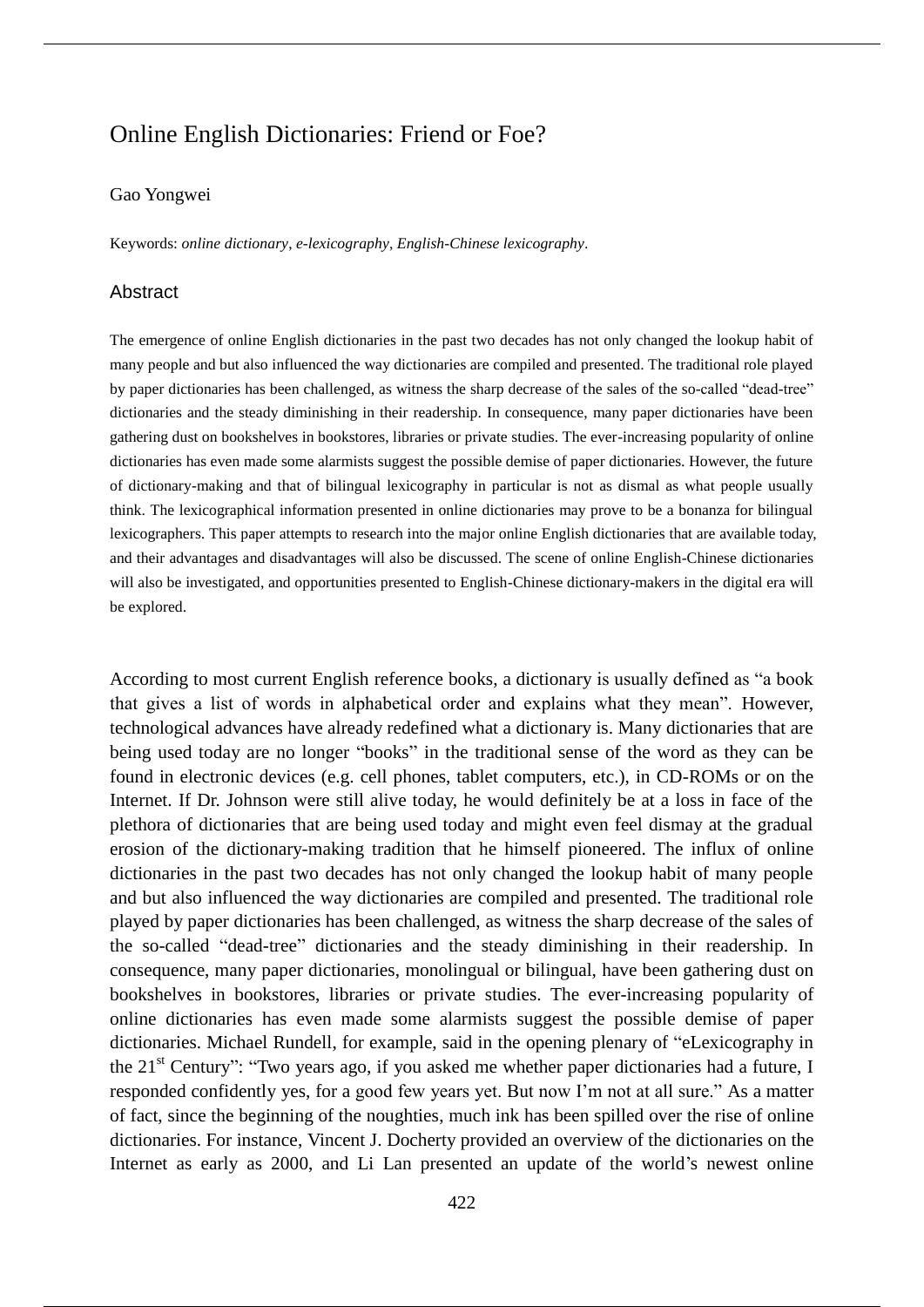lexicographical services in 2005. Now as I am adding one more paper to the growing body of cyberlexicographical literature, I will present it in a different way, namely from the perspective of a bilingual dictionary-maker. Therefore this paper will attempt to research into the major online English dictionaries that are available today, and the influences they exert on bilingual dictionary-making will also be delved into.

# 1. The typology of online dictionaries

Since the late 1990s, dictionary publishers made every effort to ride the Internet wave, and as a result many of their dictionaries were digitalized and put online. American dictionaries such as *Merriam-Webster's Collegiate Dictionaries, The American Heritage Dictionary of the English Language,* and *Encarta World English Dictionary* were among the first batch of English-language dictionaries that had established online presence. The year 2000 witnessed a milestone in the history of English lexicography as *The Oxford English Dictionary* (OED) made its online appearance. Since then, virtually hundreds of online dictionaries have been launched. Most of such dictionaries fall into the following three types, namely "clicks-and-mortar" dictionaries, one-stop dictionary sites, and DIY dictionaries.

## 1.1. *"Clicks-and-mortar" dictionaries*

This type of dictionaries accounts for the majority of online dictionaries now available as they are simply the online versions of existing paper dictionaries. It is no exaggeration to say that most of the major English dictionaries (with the exception of OED) have their respective free online editions. Let's take learner's dictionaries for example. Four out of the five major monolingual learner's dictionaries<sup>1</sup>. namely OALD (www.oxfordadvancedlearnersdictionary.com), LDOCE (http://www.ldoceonline.com), Cambridge (http://dictionary.cambridge.org), and MacMillan (http://www.macmillandictionary.com), can be searched at their respective website. Even new kids on the lexicographic block, such as *Oxford Dictionary of English* (previously known as *The New Oxford Dictionary of English*), have been made fully searchable online. OED Online, though available on a subscription basis, also belongs to this category of online dictionaries, but it also represents a departure from standard online lexicography because OED, unlike its minor lexicographic siblings, updates its A to Z in every quarter and keeps the online version up-to-date. Such a practice may someday obliterate users' needs to update their paper dictionaries and the delay or even possible cancellation in the publication of the long-expected OED3 speaks volumes.

# 1.2. *One-stop dictionary sites*

On the Internet, there are a considerable number of dictionary sites which offer "one-stop shopping" experience for users who intend to look up words there. It will be better if we call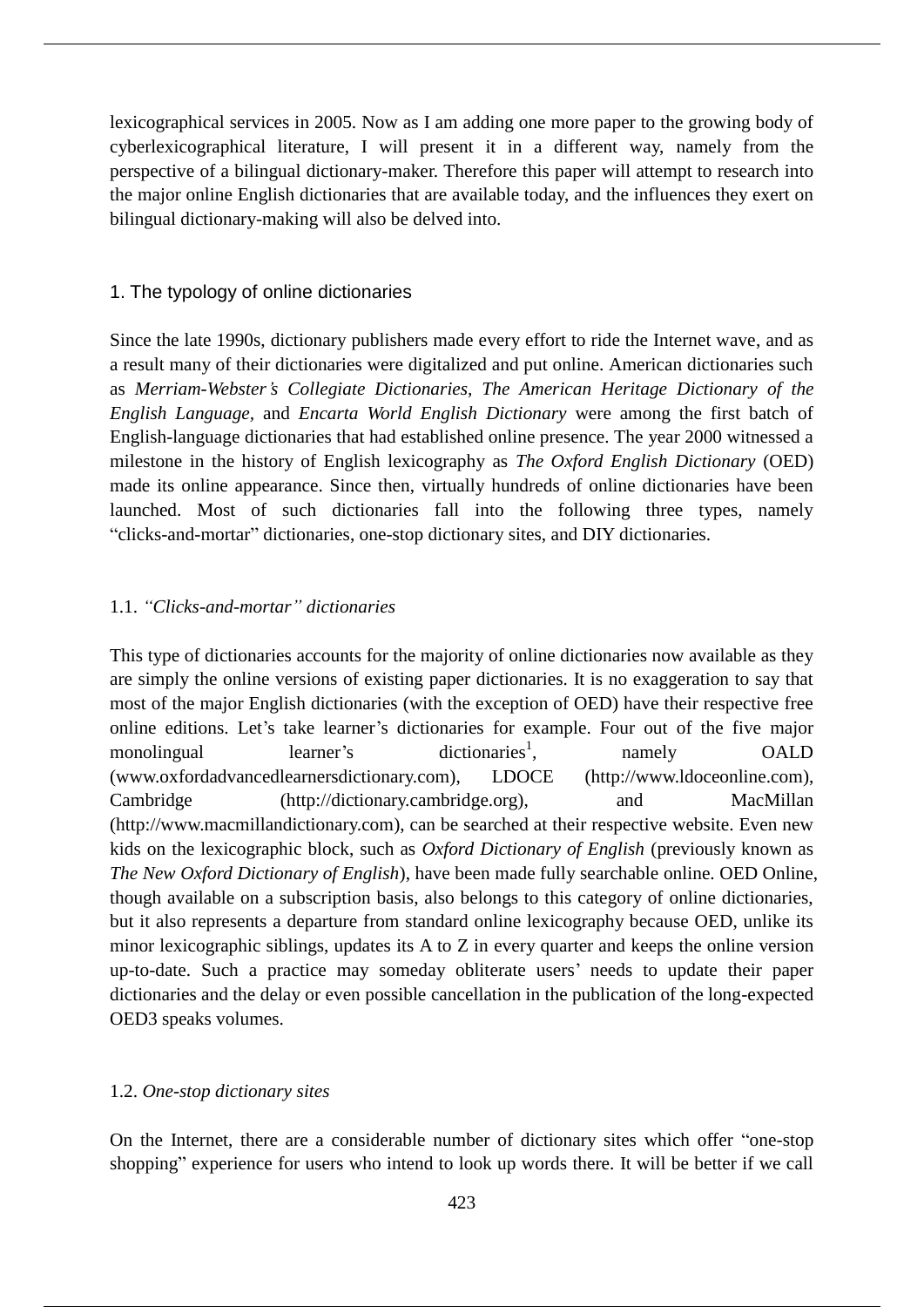them "dictionary aggregators". Dictionary.com is one of such popular dictionary sites. Launched in 1995 under the name of Lexico Publishing, LLC, the site now attracts more than 50 million users across the globe every month to its online English dictionary and thesaurus. As Dictionary.com claims on its website, it has become the world's largest and most authoritative free online dictionary and mobile reference resource. Inspired by its goal of "to empower word discovery and learning", Dictionary.com has teamed up with dictionary publishers such as HarperCollins and Random House to provide content for global users and so far it has got 15 licenses from proprietary reference sources, such as *Collins English Dictionary*, *The American Heritage Science Dictionary*, *The American Heritage New Dictionary of Cultural Literacy*, and *The Free On-line Dictionary of Computing*, etc. For example, the new word *sexting* can be found in Dictionary.com and it originally comes from the *Random House Dictionary*:

**sext·ing** [**seks**-ting] *noun Digital Technology*. the sending of sexually explicit photos, images, text messages, or e-mails by using a cell phone or other mobile device. *Origin:* 2005-10; blend of sex + text; see -ing<sup>1</sup>

OneLook.com, one of Dictionary.com's rivals, was founded in April, 1996 and it is a kind of search engine for words and phrases. To be more precise, it is a potpourri of dictionaries as it has so far indexed more than one thousand dictionaries that cover a wide range of different languages and a great variety of subjects (e.g. computing, medicine, religion, science, sports, tech, etc.) as well. Among its English dictionaries, there are not only online versions of existing paper dictionaries (e.g. *Compact Oxford English Dictionary*, *Merriam-Webster's Online Dictionary, 11th Edition*, *Encarta World English Dictionary*, and *Webster's New World College Dictionary, 4th Ed.*, etc.) but also online dictionaries, wordlists and glossaries such as *The Word Spy, Wiktionary, Wordnik*, and *Online Etymology Dictionary*. If we look up *sexting* at OneLook.com, we will find that the neologism has been recorded by six dictionaries the site has indexed, namely *The Word Spy, Macmillan Dictionary, Wordnik, Wikipedia, Stammtisch Beau Fleuve Acronyms*, and *Netlingo*.

TheFreeDictionary.com, another dictionary aggregator, claims to be the world's most comprehensive dictionary as it records the world's major languages such as English, Spanish, German, French, Italian, and Chinese, and at the same time covers subjects ranging from medicine to finance. Besides, it also includes a thesaurus, dictionaries for acronyms, abbreviations, and idioms, an encyclopedia, and a search engine. The English dictionaries on this dictionary site include *The American Heritage Dictionary of the English Language, Fourth Edition, Collins English Dictionary*, *Dictionary of Military and Associated Terms*, and *The American Heritage Science Dictionary, etc.*

Wordnik, a newcomer in the world of online dictionaries, was not founded until early 2009. Some of its co-founders of the site are serious lexicographers such as Erin McKean, Grant Barrett, and Orion Montoya. Like other dictionary sites, Wordnik also bases its definitions on existing dictionaries such as *The American Heritage Dictionary of the English Language, Fourth Edition*, *The Century Dictionary*, *WordNet*, and the GNU version of *The Collaborative International Dictionary of English*. The dictionary site now boasts "billions of words, 984,433,066 example sentences, 6,898,870 unique words, 232,414 comments, 179,268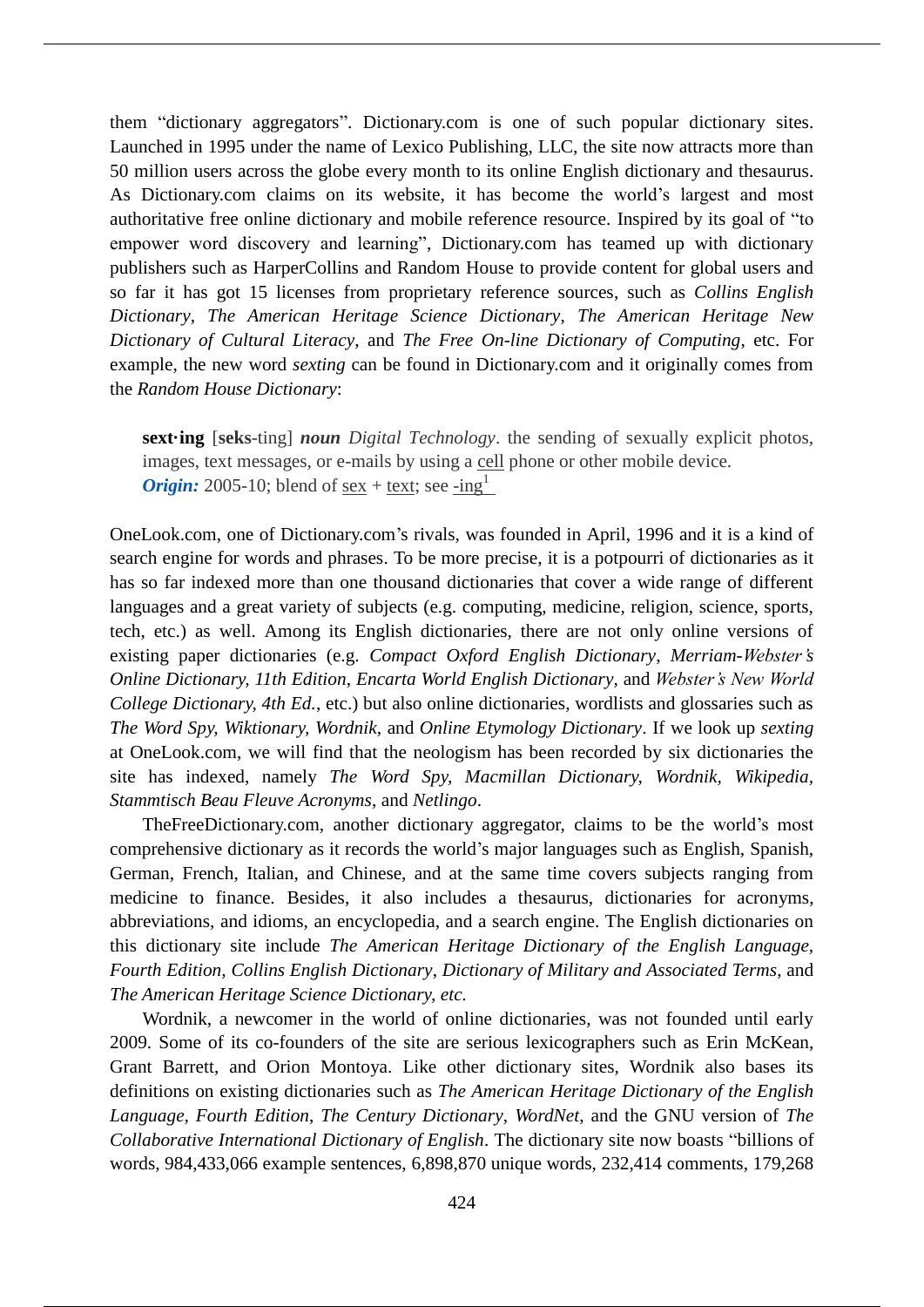tags, 121,454 pronunciations, 79,170 favorites and 1,044,091 words in 33,387 lists created by 84,667 Wordniks" as is stated in the "Community" section of its website. As an advanced tool, Wordnik is characterized by many unique features like suggested use and examples, latest related updates from Twitter, related images from Flickr, word frequency and use patterns, explanations and definitions from popular online dictionaries on the same page, etc. As is reported in *San Francisco Business Times* on July 25, 2011, Wordnik got \$8 million in its third financing round and is on track to become the heavyweight in online lexicography.

Besides the above-mentioned four dictionary sites, there are also several other websites that provide comprehensive reference services, such as YourDictionary.com, WordReference.com, MyDictionary.com, babylon.com, hyperdictionary.com, etc.

#### 1.3. *DIY dictionaries*

It is a truth universally acknowledged that dictionaries are compiled by lexicographers who are, in most cases, experts worth their salt, thus making dictionaries a reliable source of reference. Traditional dictionary-making usually involves an editorial team that consists of a considerable number of such experts. However, for a certain category of online dictionaries, almost no editorial team is needed as virtually anyone who visits the website can contribute their own entries or edit existing ones. This practice has given rise to a few DIY dictionaries such as *Wiktionary* and *Urban Dictionary*. This new trend in online lexicography originated from the novel practice of contributing entries for free online encyclopedias. The success of Wikipedia has popularized this new way of compiling reference works. As a matter of fact, some of the "clicks-and-mortar" dictionary sites also offer a feature called "open dictionary" on their website, as a way to encourage users to contribute new or novel entries. Let's take Merriam-Webster for example. The dictionary site set up its "Open Dictionary" as early as 2005 and so far it has received thousands of user-contributed entries. And its latest submissions include newly coined words such as *detangle* (to remove tangles from), *wombmates* (twins), *outcastic* (having the qualities of an outcast; esp. having unusual or abstruse taste), *environut* (an enthusiastic environmentalist), *manny* (a male child care provider; a male nanny), etc. MacMillan has also launched its Open Dictionary which features not only coinages but also neologisms that might or might not have been included by major English dictionaries. Its most recent entries include  $bint<sup>2</sup>$  (an offensive word for a girl or woman, used mostly in British English), *plothole* (a serious inconsistency in the plot of a book or film or TV show, such as an impossible event happening, or an event that contradicts something else that has taken place), *mocktail*<sup>3</sup> (a cocktail which doesn't contain any alcohol), *Twitterversary* (the anniversary of the day somebody started using the microblogging site Twitter), etc.

*Urban Dictionary*, started in 1999 by Aaron Peckham, then a freshman at Cal, Poly, San Luis Obispo, can be considered as one of the few pure DIY online dictionaries available today. All the definitions, which now have amounted to more than six million, are written by people who visit urbandictionary.com. Peckham once wrote that "*Urban Dictionary* started as the anti-dictionary, a parody of dictionary.com. Today it's not just a parody: Parents and teachers use it to understand the next generation, and you can use it to decode the newest hip-hop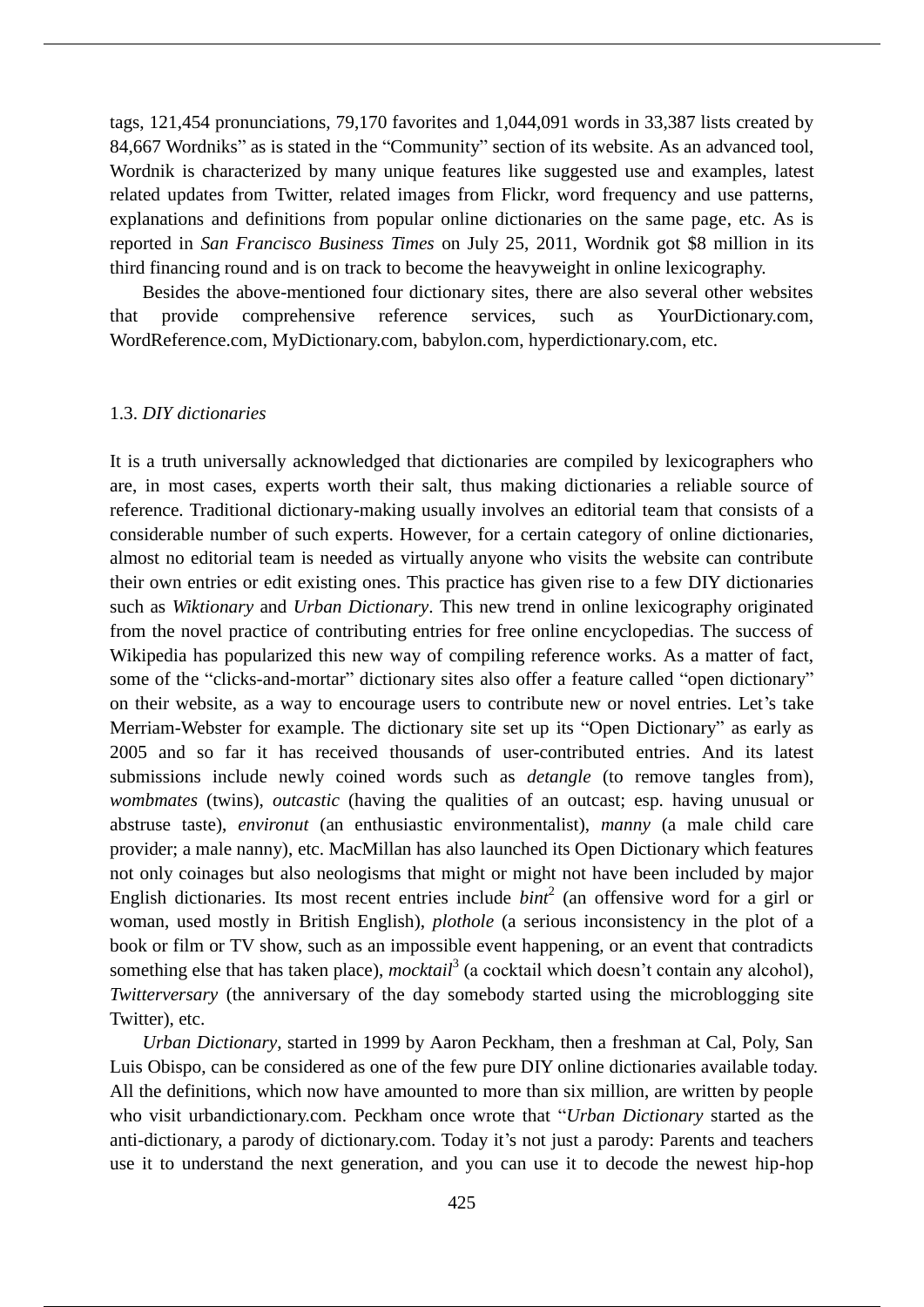lyrics or laugh at 'podestrians<sup>4</sup>' and 'bluetools<sup>5</sup>'." (Peckham VI) *Urban Dictionary* is by nature a slang dictionary with most of its definitions related to the pop culture. The style in which many of its definitions are written differs to some extent from that in standard dictionaries. For example, one of the words contributed by visitors on October 5, 2011 was *shitload* which is defined as "more than an assload but still less than a fuckton". As a matter of fact, most of definitions on the website are more witticisms than the result of professional knowledge or expertise. Therefore the dictionary might be said to be the online answer to Ambrose Bierce's *Devil's Dictionary*. The year 2007 saw the publication of a paper dictionary entitled *Mo' Urban Dictionary: Ridonkulous Street Slang Defined* on the basis of amateurish lexicographical contributions online, which, to some extent, represents a new direction in modern lexicography.

The year 2002 witnessed the creation of *Wiktionary* which, as a sister project of Wikipedia, is in essence a wiki-based open dictionary. As a multilingual, web-based project to create a free content dictionary, *Wiktionary* is now available in 158 languages. Unlike standard dictionaries, it is written collaboratively by volunteers, using wiki software, allowing entries to be changed by almost anyone with access to the website. However, *Wiktionary* can not be regarded as a pure DIY online dictionary because a considerable number of its entries in the English edition also include entries culled from standard dictionaries. So far *Wiktionary* has grown beyond a standard dictionary and now includes a thesaurus, a rhyme guide, phrase books, language statistics and extensive appendices. Because it is not limited by print space considerations, *Wiktionary* aims to include not only the definition of a word, but also enough information to understand it. As a result, etymological information, pronunciations, illustrative examples, synonyms, antonyms and translations are also included in most of its entries.

### 2. The pros & cons of online dictionaries

As most online dictionaries are simply the virtual representations of their paper editions and few updates or changes are made to them once they are put online, the discussion in this section will mainly focus on those online dictionaries that have been created ex nihilo, namely the third type of online dictionaries. The advantages and disadvantages of DIY dictionaries are quite obvious so far as the inclusion of entries, the provision of definitions, the choice of illustrative examples, and the overall consistency are concerned.

When it comes to the entries in *Wiktionary* and *Urban Dictionary*, one of their most prominent advantages is their unlimited ability in including new entries and providing several illustrative examples or other relevant information (e.g. etymological information). Goaded by its goal to define all words in all languages, *Wiktionary* has included more than 2,882,000<sup>6</sup> entries in its English edition. Likewise, *Urban Dictionary* is growing at a rapid pace, as attested by the fact that it now boasts a total of 55,485 entries with headwords starting with the letter A. Similarly, unlimited space has made it possible to online dictionaries put as many examples as possible to better illustrate the uses of its headwords. Any reader will definitely be impressed by the four examples provided for the entry *celebutante* as each of the four examples, with dates ranging from 1985 to 2007, are quoted directly from English newspapers.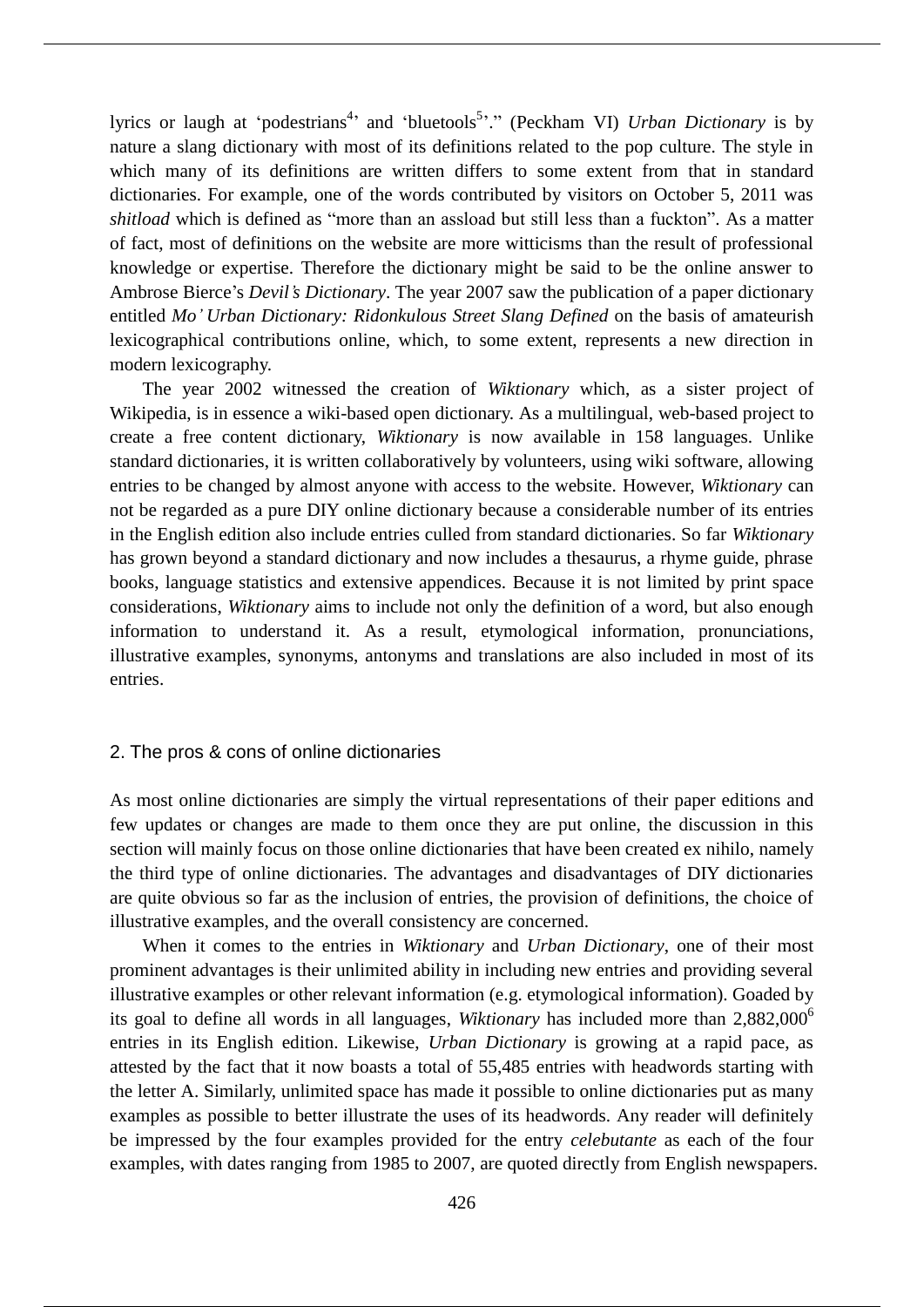Besides, online dictionaries can update or add dictionary entries at any moment, which has made such dictionaries bonanzas for new words and expressions. For example, *Wiktionary* has not only included *sexting* but also listed *sext* as a separate entry meaning "a sexual text message" and "to send a sext message". Another upside of online dictionaries is their ability to include words or meanings that might have escaped other dictionary compilers' attention or have failed to be included in standard dictionaries. With hundreds or even thousands of contributors on the lookout for possible candidates for inclusion, online dictionaries are in a better position to provide a panoramic view of the English language. Take the Canadianism *joe job* for example. ODE and the American edition of *MacMillan English Dictionary* are the few dictionaries that have included this word, but they only record its usual sense--a menial or monotonous task. *Wiktionary*, however, provides two definitions for the word, the other being "(US, idiomatic, computing) An act of e-mail spamming where the sender's identity and address are those of an innocent third party, intended either to tarnish that person's reputation or to flood that person's e-mail with bounces". Moreover, the multimedia nature of the Web has enabled online dictionaries to present their microstructures in a multimedia way through the hyperlinks to audio, graphic, or video files. The use of hyperlinks has also made cross-referencing a much easier task. In *Wiktionary*, for example, there is a feature called "Derived terms" that deserves a mention. One can list all the words related to the headword on one page and each of such words is hyperlinked to their respective entries, which will definitely benefit one's browsing experience. In the entry *food*, sixteen derived terms are listed, such as *fast food, food for thought, food pyramid, food stamp, foodstuff, foody, junk food*, and *soul food*.

The main disadvantage of online dictionaries may be attributed to the amateurish lexicographical contributions. The lack of expertise in dictionary-making results in the emergence of the following problems:

## 2.1. *Loose criteria in the inclusion of headwords*

As most of contributors are amateurs who might lack certain qualifications (e.g. profound linguistic knowledge) usually required of a dictionary-maker, they may be unable to make distinctions between a compound word and a free combination of words. This might be the reason that can account for the inclusion of many free combinations in *Wiktionary*, such as *basketball court, soccer field, made in Japan, personal online desktop*, etc. The inclusion of nonce words and topical terms can be deemed to be another downside of online dictionaries. *Wiktionary*, for example, has included half a dozen terms related to the U.S. President Barack Obama, namely *Obamamania* (fervent admiration of Barack Obama), *Obamanomics* (the economic policies of Barack Obama), *Obamunism* (economic or political measures of the Obama administration endorsing socialism, communism, or the joining of statist and corporate powers, as alleged by its critics), *ObamaCare* (any of various healthcare plans seen as associated with Barack Obama before or during his tenure as U.S. President), *Obamacrat* (a democratic supporter of Barrack Obama), and *Obamania* (same as Obamamania). Proper names<sup>7</sup> that paper dictionaries or even encyclopedias normally exclude may sometimes find their way into online dictionaries. *Wiktionary*'s inclusion of *1600 Pennsylvania Avenue* which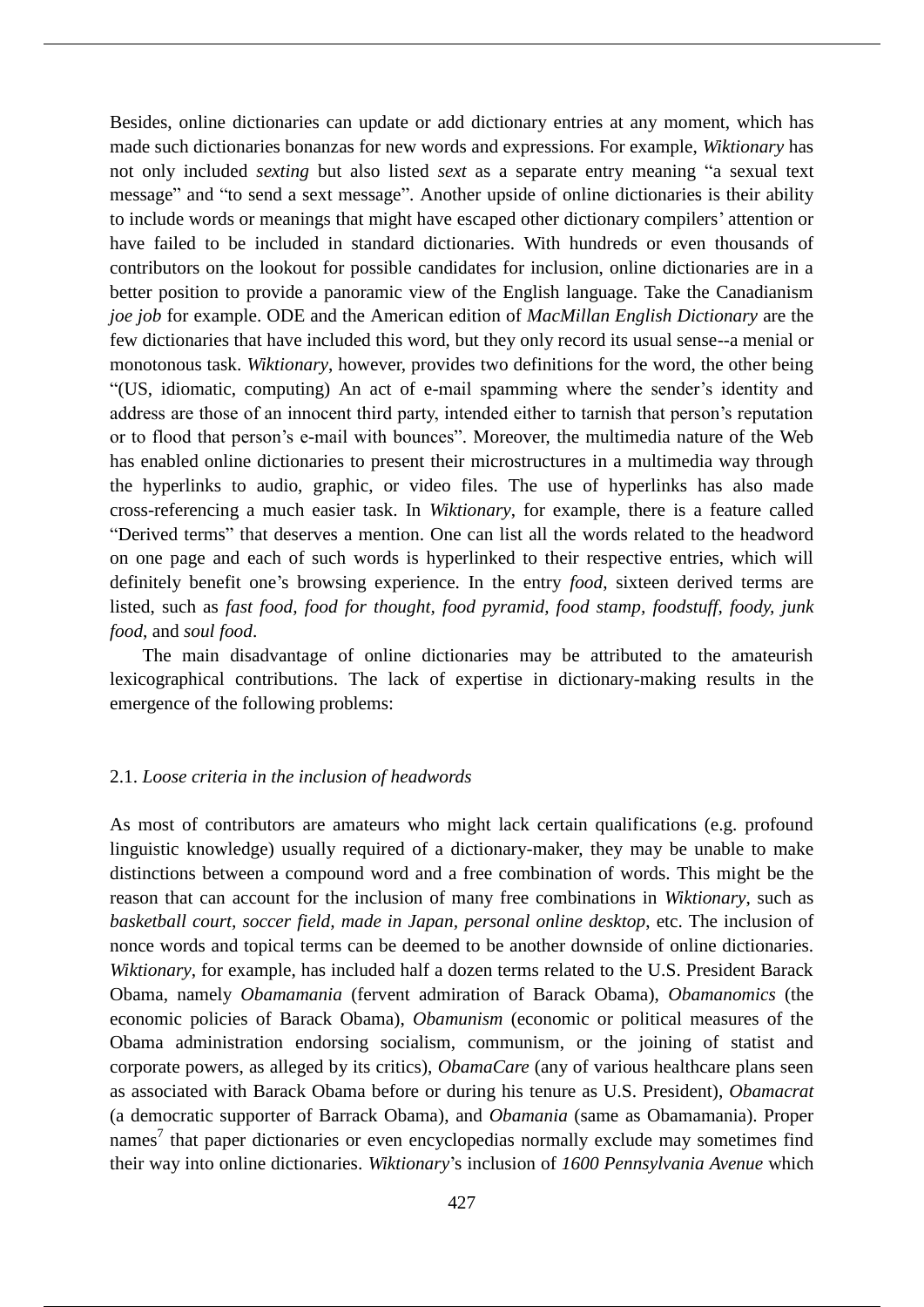is furnished with two definitions (namely the residence and offices of the President and certain members of his staff and the current President and the closest members of his administration) is a case in point. As individual contributors are only concerned with those entries which they are interested in, they may fail to see the whole picture. This results in the failure to include common words<sup>8</sup> or the imbalanced inclusion of related words. For instance, *Wiktionary* fails to include words such as *confidence trick, cross-trainer*, *electronic music*, *high commission*, and *peace-loving*.

# 2.2. *Poor defining quality*

When it comes to defining in a dictionary, a lexicographer should abide by several principles such as the avoidance of circularity, the provision of a definition for each word used in defining, etc. However, such principles are not followed at all for user-contributed entries in online dictionaries. Let's take *zombie process* for example. The computer term is defined by *Wiktionary* as "A child process that has terminated but is still listed in the process table, having not yet been reaped by its parent process". In this definition, two other terms—*child process* and *parent process*—are not included in the dictionary. Bad defining style can also be found in many entries in *Wiktionary* and it is shown in several ways, such as the discrepancy in the figure of speech for the word defined and the definition (as in "that have a similar relationship" for *corresponding*<sup>9</sup>), the use of more difficult defining words (as in "a personification of bankers as criminally irresponsible" for *bankster*), vague definitions (as in "an economical notebook computer" for  $netbook<sup>10</sup>$ , wordy definitions (as in "a person who commits multiple [more than two] murders, especially similar ones with no obvious motive over a period of time with a 'cooling-off' period between each murder" for *serial killer*<sup>11</sup> and "leisure time, at least a whole day but usually longer [typical are one to three weeks], away from work or duty and devoted to rest or pleasure" for *vacation*<sup>12</sup>), etc. Another manifestation of poor definitions in online dictionaries is the listing of senses that, at bottom, refer to the same thing. For example, *Wiktionary* defines *cover charge* as "an amount of money to be paid for entering a bar or restaurant where entertainment is provided" and "an amount of money added to a restaurant bill in lieu of tips, and to pay for uncharged items such as bread and water". However, all the paper dictionaries that I have access to provide only one definition, namely a sum of money charged in a restaurant for each customer in addition to the cost of food and drink. The same problem can also be found in the entry *backpacking* which has been furnished with two definitions—"hiking and camping overnight in backcountry with one's gear carried in a backpack" and "low-cost, generally urban, travel with minimal luggage and frugal accommodations". This kind of problem is caused by the over-interpretation on the part of the contributor or different interpretations from different contributors.

## 2.3. *Lack of consistency*

The absence of an editorial team is to blame for the lack of consistency that can be found in the macrostructure and microstructure of online dictionaries. Inconsistencies can be found in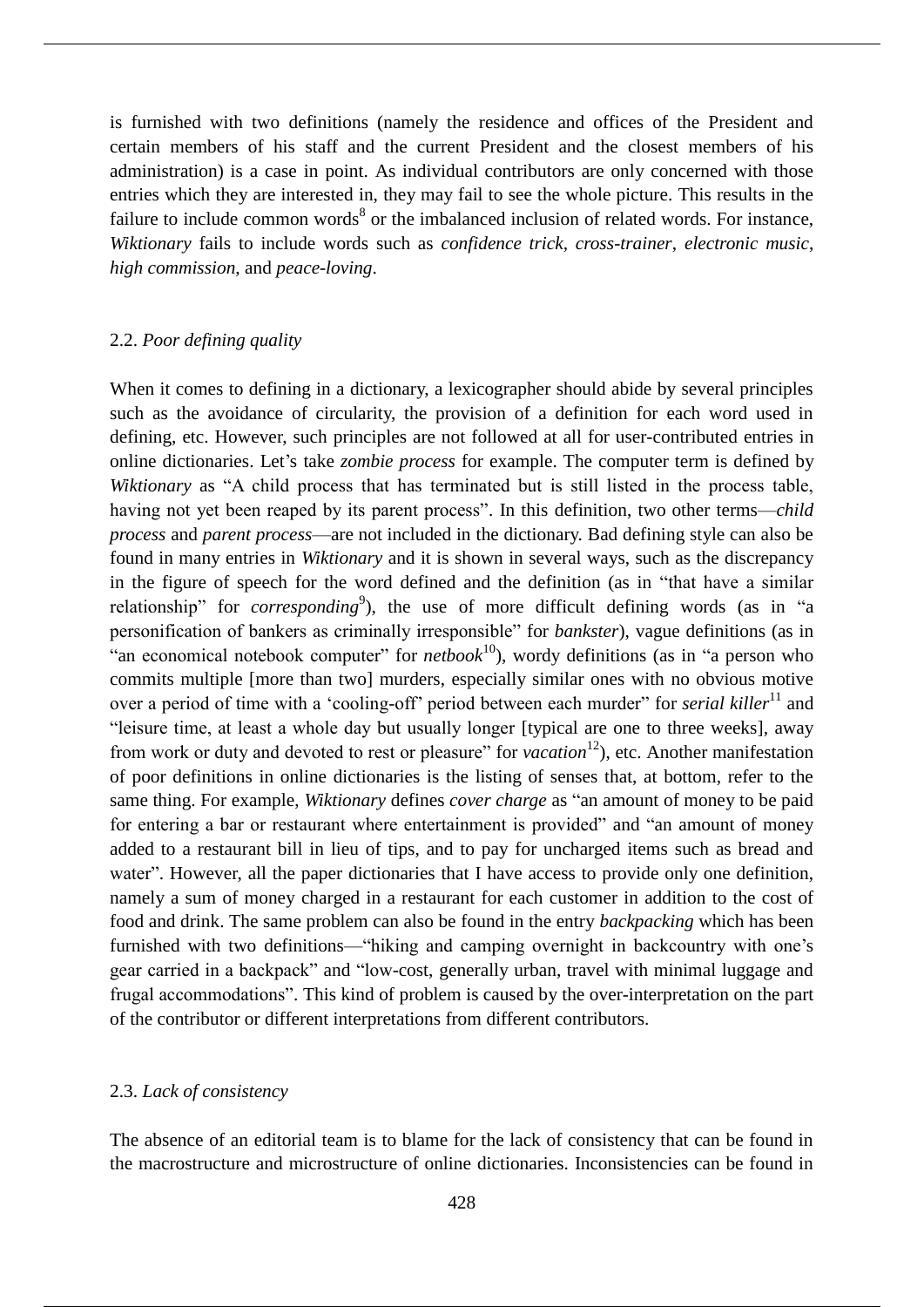the treatment of related entries or same category of words, the use of usage labels, the provision of illustrative examples, etc. When writing a dictionary, lexicographers on the same team usually follow certain rules or principles as regards the treatment of related entries or same category of words. However, for user-contributed entries in online dictionaries, the treatment of related entries may vary greatly especially when it comes to their definitions. For instance, the second definitions of *basketball* and *volleyball* are "the particular kind of ball used in the sport of basketball" and "the inflated ball used in such a game" respectively; *Americanism* is defined as "A word, phrase or linguistic feature originating from or specific to American language usage" while *Briticism* is explained as "A word or figure of speech used in Britain exclusively or primarily". *Wiktionary*'s treatment of China's provinces, as listed in the following table, can also illustrate inconsistencies in defining.

| of<br>Name    | Definitions in Wiktionary | Name of         | Definitions in Wiktionary  |
|---------------|---------------------------|-----------------|----------------------------|
| Provinces     |                           | Provinces       |                            |
| <b>Hainan</b> | Chinese province<br>on    | <b>Jiangsu</b>  | A province in eastern      |
|               | Hainan island             |                 | China.                     |
| Hunan         | A province of the         | <b>Liaoning</b> | A province in China.       |
|               | People's Republic<br>of   |                 |                            |
|               | China, located in the     |                 |                            |
|               | middle reaches of the     |                 |                            |
|               | Yangtze River and south   |                 |                            |
|               | of Lake Dongting.         |                 |                            |
| Hubei         | A central province of the | <b>Zhejiang</b> | a province in southeastern |
|               | People's Republic of      |                 | China                      |
|               | China. The capital of     |                 |                            |
|               | Hubei is Wuhan.           |                 |                            |

**Table 1.** Chinese provinces in *Wiktionary*.

Inconsistency can also be found with the provision of illustrative examples. For some entries or senses, several examples are furnished while there might be no examples at all for other entries or senses. For example, *Wiktionary* has recorded the noun and verb uses of the neologism *microblog* and each use has been provided with one example (namely "For Dorsey, creating this community of linked microblogs has been 'endearing, because you know what everyone you know is doing'" and "I started microblogging last week.). However, in the entry *blog* from which *microblog* is derived, the dictionary has failed to provide any example for the four definitions it records.

The indication for labels in online dictionaries is also problematic. *Wiktionary* has collected more than six thousands abbreviations, initialisms, and acronyms, but it sometimes provides wrong labels for some initialisms. For example, the initalism *WHO* has been regarded as an acronym.

Other minor problems also abound in online dictionaries. The provision of wrong lexical information is one. For instance, several related terms (e.g. *Chinean, Chinish, Chinesian*) are listed in the entry *Chinese*, but these terms are actually non-words and do not have entry status. Bad cross-referencing is another. For example, in the entry *glamping* (which is a form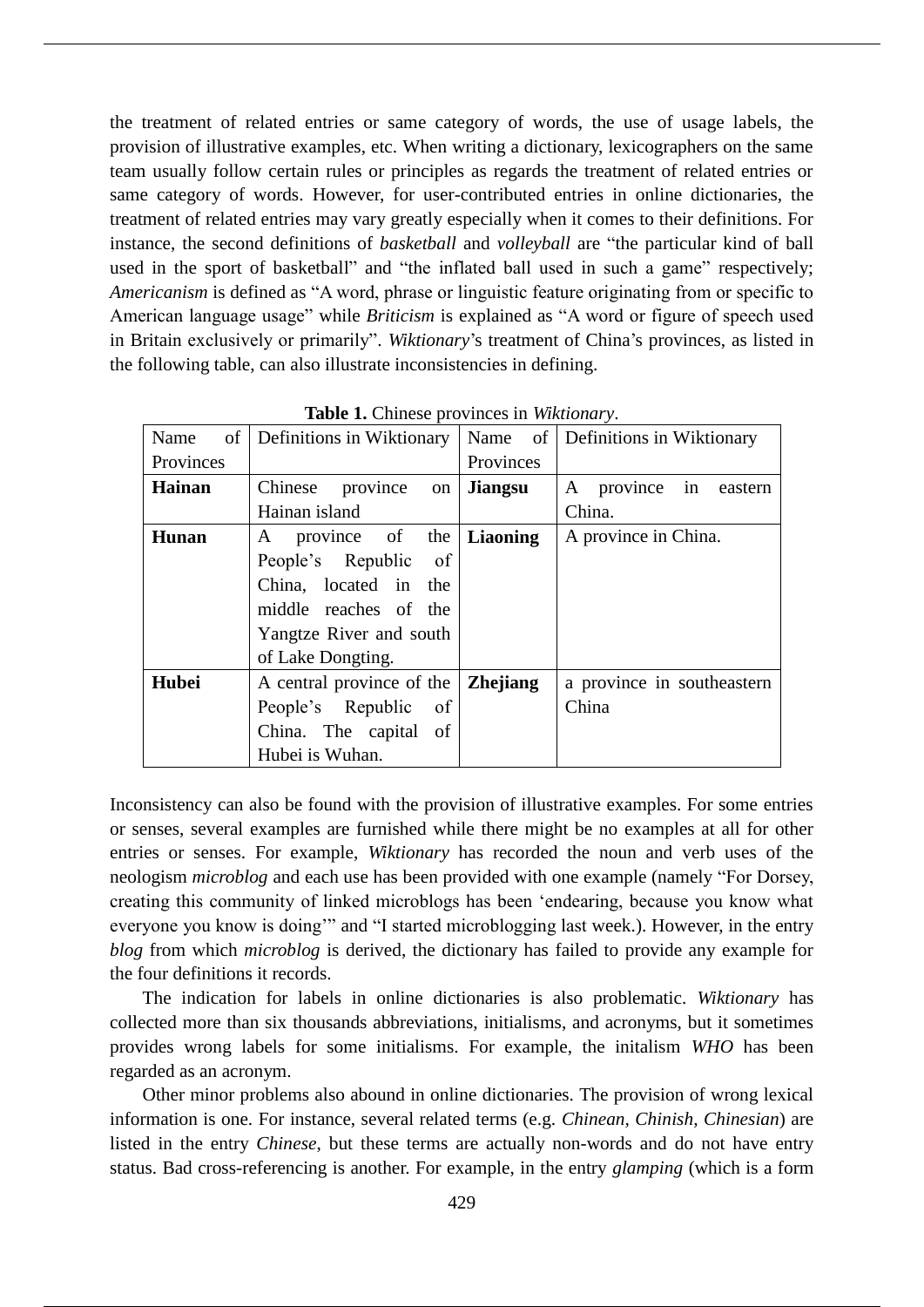of camping in which participants enjoy physical comforts associated with more luxurious types of holiday), one synonym has been provided, namely *boutique camping* which, however, is not included in the dictionary.

## 3. Online English-Chinese dictionaries

The online scene for English-Chinese dictionaries differs greatly from that in English-speaking countries. The most salient difference lies in the fact that the English-Chinese dictionaries that have been put online are not those major English-Chinese dictionaries frequently used by Chinese students of English or have been cobbled together by some start-up IT companies. For various reasons, none of the traditional publishers of English-Chinese dictionaries, such as The Commercial Press, Shanghai Yiwen Publishing House, Foreign Language Teaching and Research Press, and Shanghai Foreign Language Education Press, has put their dictionaries online although they might have already digitized some of their bilingual dictionaries.

Due to the factor that Chinese students of English prefer handheld electronic dictionaries, mobile dictionaries, or "desktop" dictionaries<sup>13</sup> such as Kingsoft PowerWord and Lingoes, online English-Chinese dictionaries do not fare very well with Chinese students. However, the number of users of online English-Chinese dictionaries is on a steady rise as most dictionary sites are providing other services besides dictionary lookup, such as online translation, language learning, etc. Let's take Dict.cn for example. Established in November, 2003, the dictionary site offers a wide range of services, such as dictionary lookup, sentence and paragraph translation, online sources, dictionary software download, etc. Unlike their monolingual counterparts that are more or less based on name-brand general dictionaries, China's bilingual dictionary sites usually base themselves on a considerable number of minor dictionaries, mostly technical ones. iciba.com, for example, is created by Kingsoft, a software company, and its collection of English-Chinese dictionaries includes *English-Chinese & Chinese-English Dictionary*<sup>14</sup> , *A Glossary of Physiological Terms, A Glossary of Electronic Terms, A Glossary of Terms in Chemical Engineering, A Glossary of Computing Terms*, etc.

As most English-Chinese dictionary sites are a hodgepodge of entries culling from different sources, they are deficient in many ways. First, they do not a large collection of the English vocabulary. Relatively new words are always absent from some of the dictionaries. For example, if we look up the word *blog* on Dict.cn, we may fail to find its Chinese equivalent 博客 although other reference books such as *Hudong Encyclopedia* that have been hyperlinked on the site provide information such as its equivalent and English definitions as well. Second, awkward or bad translations abound in online English-Chinese dictionaries. The above search at Dict.cn also comes up with information of BLOG as an initialism and the translations provided for the two definitions seem to be typical examples of online machine translation, namely "BLOG: Big Load of Gossip 大负荷的流言蜚语" and "BLOG: Boring Lesson On Galaxy 无聊的课上的星系". The Chinese explanations for *bromance* (commonly known in Chinese as 男漫) in iciba.com—"1.兄弟罗曼史,也可以理 解为'兄弟情'2.两个关系特别好但又不涉及同性恋的男人"--are inappropriate, awkward, and superfluous as well. Third, the provision of faulty information also plagues online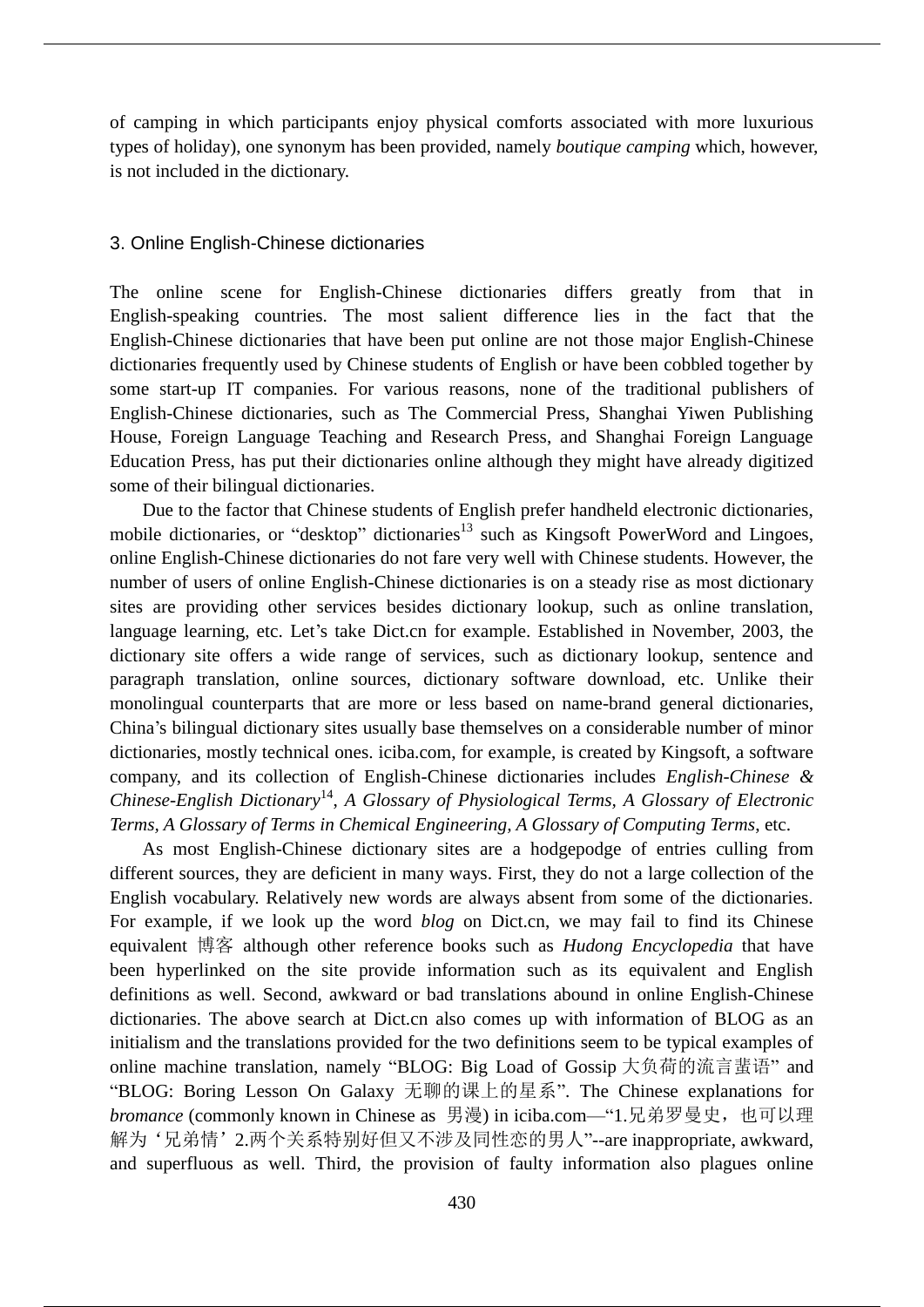English-Chinese dictionaries. For example, iciba.com has included *bankster*, but the dictionary treats it as an abbreviation rather than a blend and provides a misleading Chinese equivalent and a problematic explanation--银行歹徒(以银行管理为名侵夺存款的不法分 子). Fourth, various kinds of inconsistencies exist in this category of dictionaries.

In recent years, to make up for the deficiency of incomplete coverage of the English vocabulary and other downsides, China's online English-Chinese dictionaries have begun to adopt features typical of the new-generation of online English dictionaries. To allow users to edit or add entries is one feature that has become common among these dictionaries. Dict.cn, for example, allows users to improve on existing entries and submit queries concerning words that are not included. The ability to trawl through the Web for English definitions and Chinese equivalents can be said to be a plus. One may fail to find *glamping* at iciba.com, but the "Definitions from the Internet" section contains the following useful (and misleading) information—"1. 刺激野营 基于显而易见的原因, glamping (刺激野营) 一词在目前也 就不那么流行了".

## 4. Online dictionaries and English-Chinese lexicography

Jill Lepore, a professor of American history at Harvard University, wrote in the Nov. 6, 2006 issue of *The New Yorker*: "There's no show of hands at Wiktionary. There's not even an editorial staff. 'Be your own lexicographer!' might be Wiktionary's motto. Who needs experts? Why pay good money for a dictionary written by lexicographers when we can cobble one together ourselves?" Though deficient in many ways, online dictionaries, besides depriving users the pleasure of reading dictionaries, are indeed challenging the traditional role of paper dictionaries and they are also partly responsible for the declining readership of paper dictionaries. It is an undeniable fact that fewer people are willing to pay good money for paper dictionaries as they can easily have access to hundreds of them online for free. The chances are like that they will pose a greater threat if they are overseen by a qualified editorial team and better quality control is enforced. For both dictionary compilers and publishers, there is no need for alarm. Instead, getting ready to embrace them or becoming part of them is what dictionary-makers can do. For Chinese lexicographers, online dictionaries present new opportunities.

First, they can make good use of what online dictionaries are offering. In the past, lexicographers in China had limited access to existing English dictionaries and the scarcity of lexicographical information such as new words or illustrative examples tied them hand and foot. Now, they are spoilt for choice in face of hundreds of online dictionaries now available. Dictionary sites such as *Wiktionary* and Dictionary.com have already become a bonanza of information on new words and phrases. Moreover, *Urban Dictionary* has also been proved extremely useful in providing edifying (and sometimes more confusing) information on colloquial and slang expressions. As a matter of fact, the definitions for dozens of new words that were included in the fourth edition of *A New English-Chinese Dictionary* (hereinafter abbreviated to NECD) come from the above-mentioned sites. For example, the Chinese equivalent for the idiomatic phrase *connect the dots* is more or less based on the definition from thefreedictionary.com--"to understand the relationship between different ideas or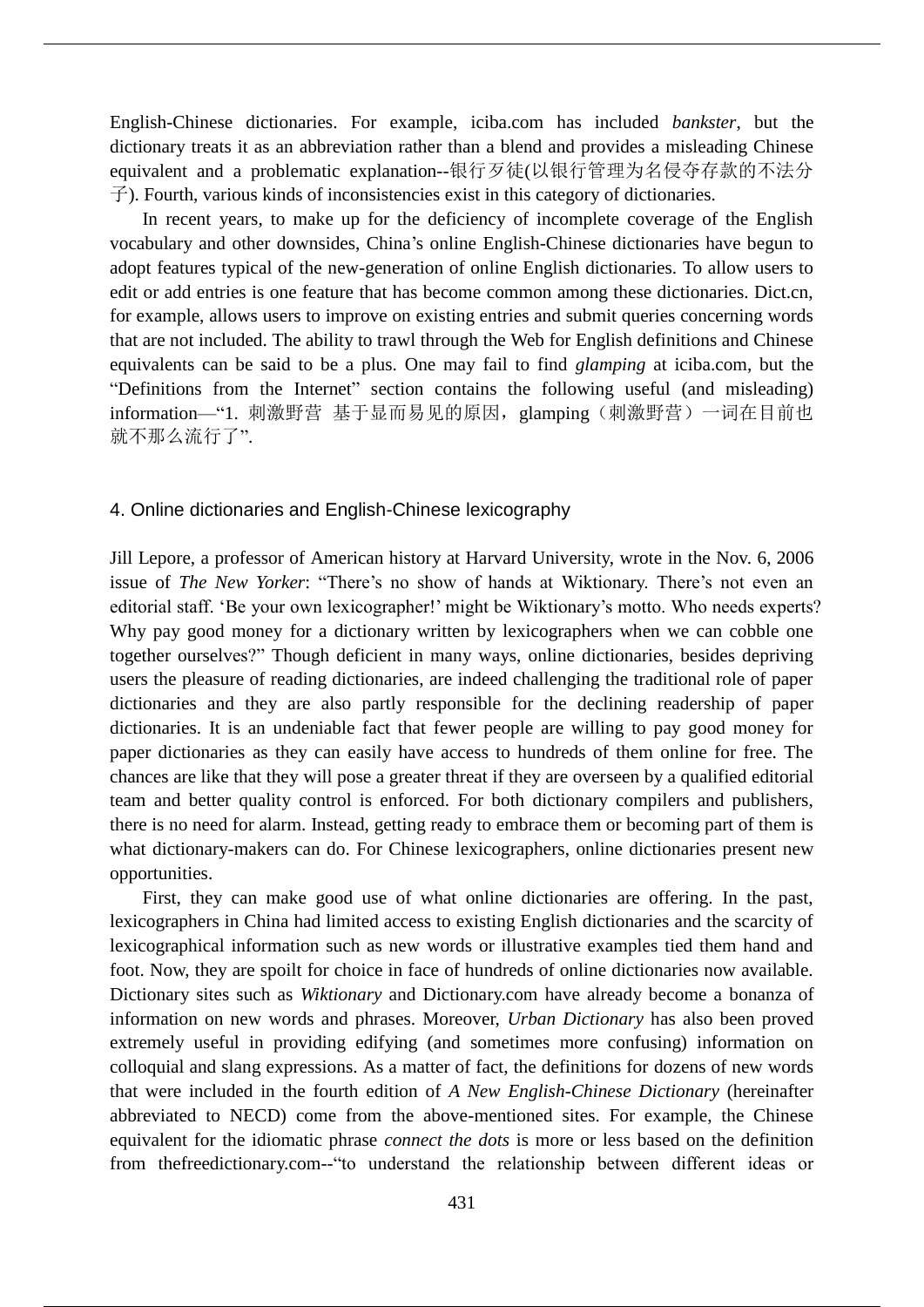experiences". In short, Chinese lexicographers are in a better position to record the English language, as attested by the fact that NECD boasts a large collection of English neologisms, some of which have been just included or have not been included at all in monolingual English dictionaries. The past few months have witnessed the publication of the updated editions of British dictionaries such as *Concise Oxford Dictionary, The Chambers Dictionary*  and *The Collins English Dictionary*, and among the new words they included, a considerable number of them were already included in NECD published two years ago or even *The English-Chinese Dictionary* published four years ago, such as *meh*, *season creep, sexting, toxic asset*, *Zumba*, etc.

Second, Chinese dictionary-makers and publishers should diversify the ways in which their dictionary content is presented. Besides developing dictionary apps for smartphones, tablets like iPads or even for e-readers like Kindle, they can also follow the footsteps of their counterparts in English-speaking world and launch their online dictionary sites that incorporate not only the online editions of their paper dictionaries and wiki-like features, but also translation services, glossaries of terms in various subjects, reading materials for English learners, etc.

Finally, to answer the question in the title, I should say online dictionaries should be viewed more as friends than foes.

## **Notes**

<sup>1</sup> A free version of Cobuild's learner's dictionary is also available online, but that is *Collins Cobuild Student's Dictionary*.

<sup>2</sup> This word has already been recorded by major English dictionaries such as *Merriam-Webster's Collegiate Dictionary* and *Collins English Dictionary.*

<sup>3</sup> According to *Oxford Dictionary of English*, mocktail is a blend of mock and cocktail and was first used as early as in the 1930s.

<sup>4</sup> It is defined by the dictionary as "A person who can be spotted with the iconic white standard iPod earbuds in their ears".

<sup>5</sup> It is defined by the dictionary as "A person who wears a bluetooth wireless earpiece everywhere they go to seem trendy and important".

<sup>6</sup> This figure, as listed on the dictionary site, may not hold water as the total entries included in OED have just exceeded 600,000.

<sup>7</sup> According to a recent count, *Wiktionary* has a total of 16,274 proper names.

<sup>8</sup> Similarly, the failure to record common senses is another problem with online dictionaries. For example, bankrupt is defined as "having been legally declared insolvent" in *Wiktionary*, and the other meaning the word has (namely "completely lacking a particular good quality") is absent.

<sup>9</sup> This word is defined as "caused by or connected with something you have already mentioned" by *Longman Dictionary of Contemporary English*.

<sup>10</sup> Dictionary.com provides a much better definition--a small, lightweight laptop computer used especially for Internet access and e-mail.

 $11$  This word is defined as "someone who kills several people one after the other, often in the same way" by